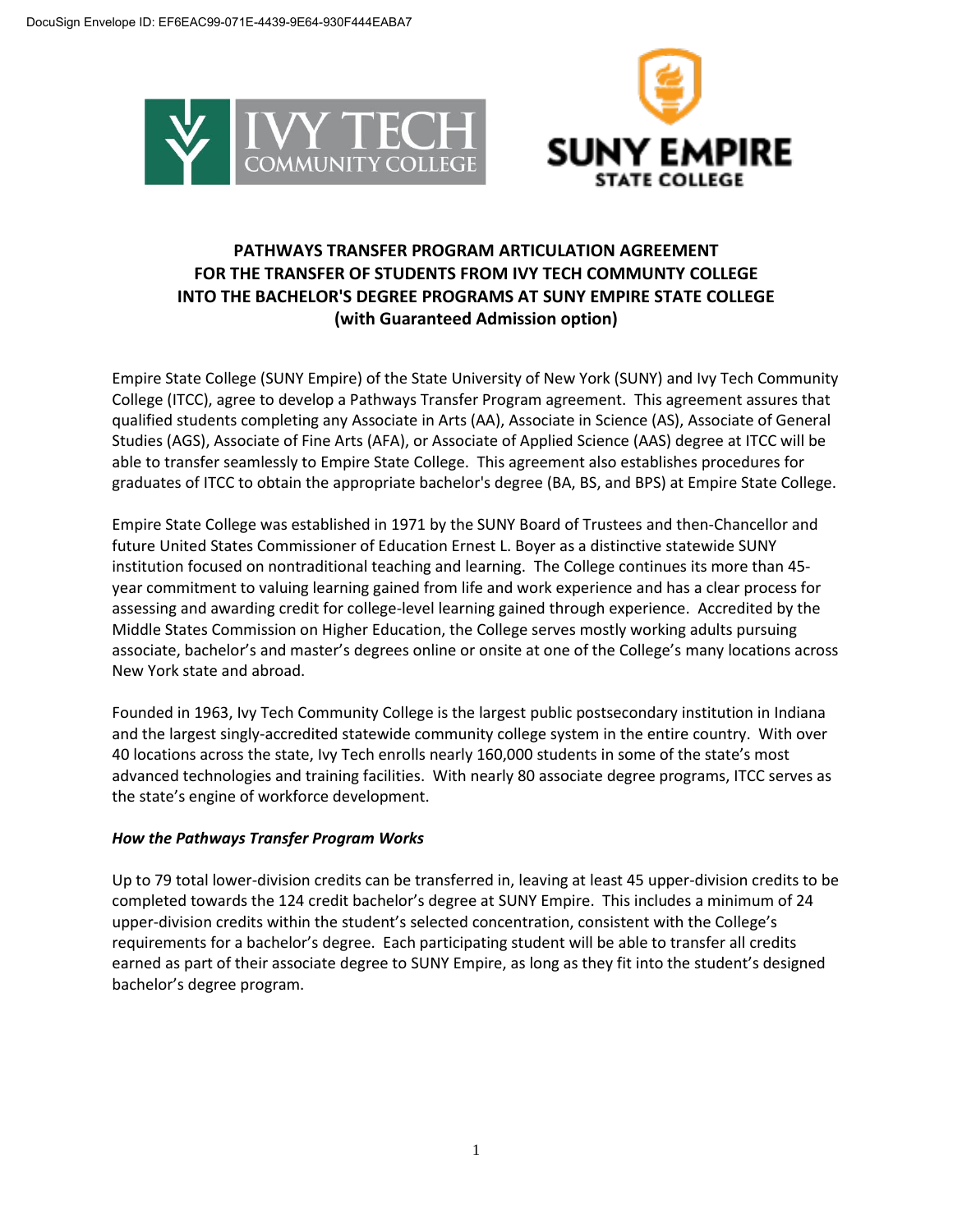During their first year at SUNY Empire, students in the Pathways Transfer Program may, with advisement, opt to cross-register for up to 15 additional credits at ITCC beyond the associate degree.<sup>1</sup> These lower-division credits will be applicable to the baccalaureate degree program by satisfying SUNY General Education requirements or needed pre-requisite courses.

### *Academic Programs*

 $\overline{a}$ 

Empire State College offers a wide range of bachelor's degree program options that align with many of the associate degree programs at ITCC. For a list of bachelor's degree programs, please refer to www.esc.edu/degrees-programs/ or Appendix A.

In addition, students have the option of designing a bachelor's degree program that builds on their associate degree and is tailored to their unique interests and goals. Working with a SUNY Empire faculty mentor, students may customize their own degree concentration within one of 12 broad areas of study or the School of Nursing and Allied Health.

Students at SUNY Empire can earn their degree without having to leave their home community. The flexibility of the educational model allows them to customize their courses to fit around their family, work and community commitments. Students are able to combine a number of course modalities into their degree program including online courses, independent studies, seminars and small group studies, residencies, and cross registration at other colleges (with advisement).

### *Benefits for Ivy Tech Community College Transfer Students*

Empire State College will provide the following benefits for participating ITCC students:

- Guaranteed admission to a bachelor's degree program
- Provision of a one time \$100 *Better Together* transfer scholarship
- Waiver of the \$50 admission / orientation fee
- Waiver of the admissions application essay
- Non-New York residents are eligible for a SUNY Empire nonresident tuition grant that significantly lowers their tuition rate

To be eligible, ITCC transfer students must have completed an associate degree or be in (or entering) their final semester of completing an associate degree.<sup>2</sup> Once SUNY Empire receives the student's official transcript that indicates an earned associate degree, the transfer scholarship will be awarded.

A unique application benefits code for interested students to use during the admissions application process will be created by SUNY Empire and provided to appropriate staff at ITCC for distribution.

 $<sup>1</sup>$  Students may transfer up to 79 lower-division credits, or 93 total lower and upper-division credits, to Empire</sup> State College.

 $2$  Note that this applies only to the completion date of the associate degree, and not when all of the courses within the degree were completed. Please refer to "Guidelines of the Agreement", item #4.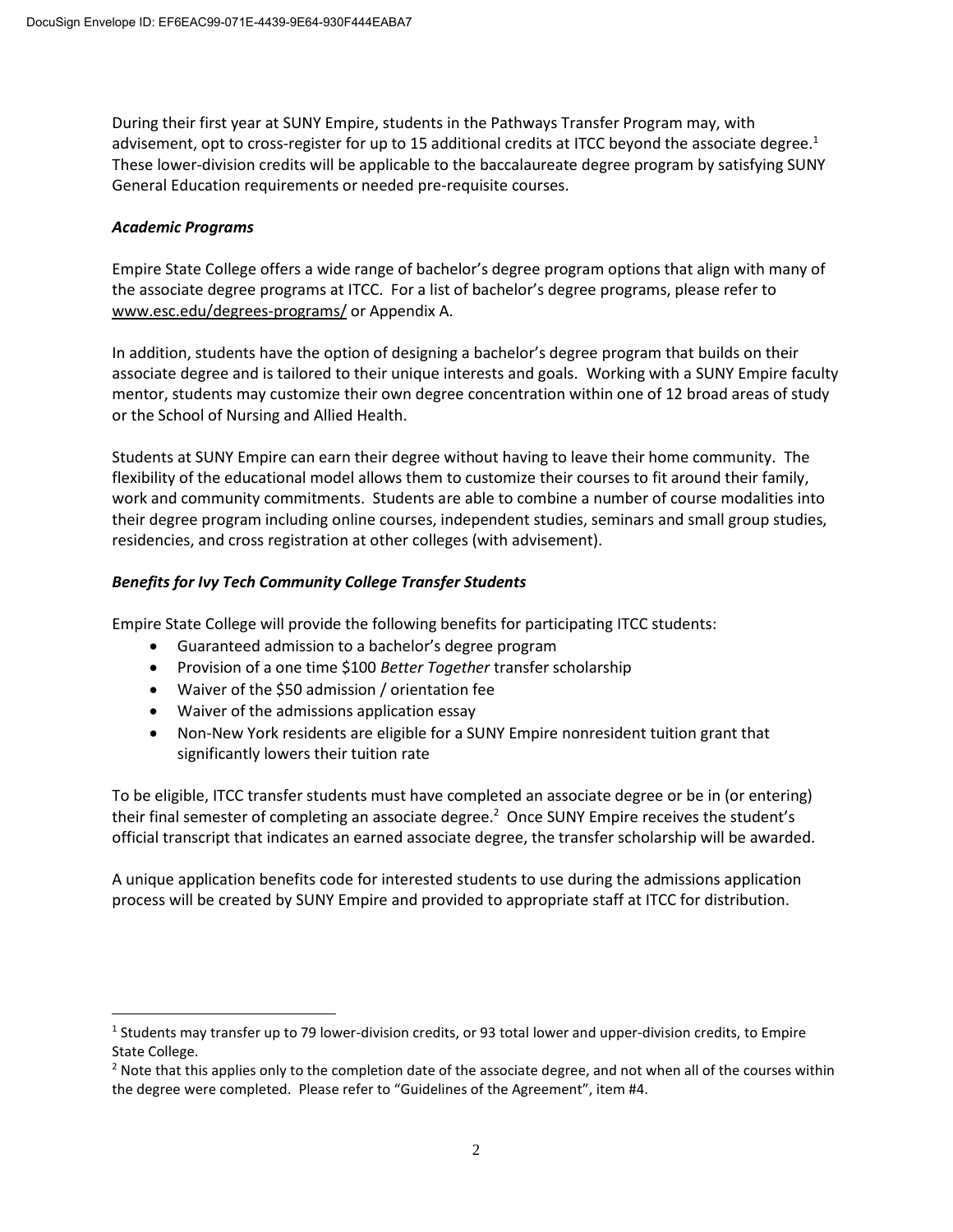### *Benefits for Employees of Ivy Tech Community College*

Employees of ITCC may participate in the Pathways Transfer Program and become students at SUNY Empire by way of this Agreement. Employees who already hold an associate degree are eligible for the benefits as listed above for transfer students, regardless of when they received their degree. Further, employees who hold a bachelor's degree and wish to pursue a graduate degree at Empire State College are eligible for the following benefits:

- Waiver of the \$50 graduate admission / orientation fee
- \$100 graduate student scholarship in the first term of matriculated enrollment in the School for Graduate Studies
- Non New-York residents are eligible for a SUNY Empire nonresident tuition grant that significantly lowers their tuition rate
- A single point of contact at the School for Graduate Studies to guide new students through the admissions, enrollment and orientation process

Evan Reese Graduate Outreach and Academic Advisement Coordinator Evan.Reese@esc.edu (800) 847-3000 ext. 2904

For a complete list of graduate level degree and certificate programs offered by Empire State College, or to apply, please go to https://www.esc.edu/graduate-studies/.

### *Benefits for Active Military, Veterans, and Spouses*

Empire State College has a long-standing commitment of supporting active military, veterans and family members, and enthusiastically pledges to maintain its commitment to provide the following benefits and services to military-aligned students, and as they may be amended from time to time by SUNY Empire:

- Pre-enrollment advising and an Evaluated Education Plan (EEP) with a review of anticipated transfer credits prior to enrollment
- Waive all mandatory fees for military members (active-duty, guard, reserve and veterans) along with their spouses. Waived fees include: orientation fee, college fee, student activity fee, technology fee, health and wellness fee, portfolio (assessment) fee, and program amendment fee.
- Individualized Prior Learning Assessment (iPLA) fees are waived for military members
- Support military-aligned students through Veterans Affairs (VA) and Tuition Assistance (TA) funding processes
- Access to the Office of Veteran and Military Education (OVME) and its dedicated resources to support student success all the way through to degree completion.

#### *Terms of the Agreement*

1. SUNY Empire agrees, for those students who successfully complete an associate degree (AA, AS, AGS, AFA, and AAS) at ITCC and meet SUNY Empire's admissions requirements, to accept the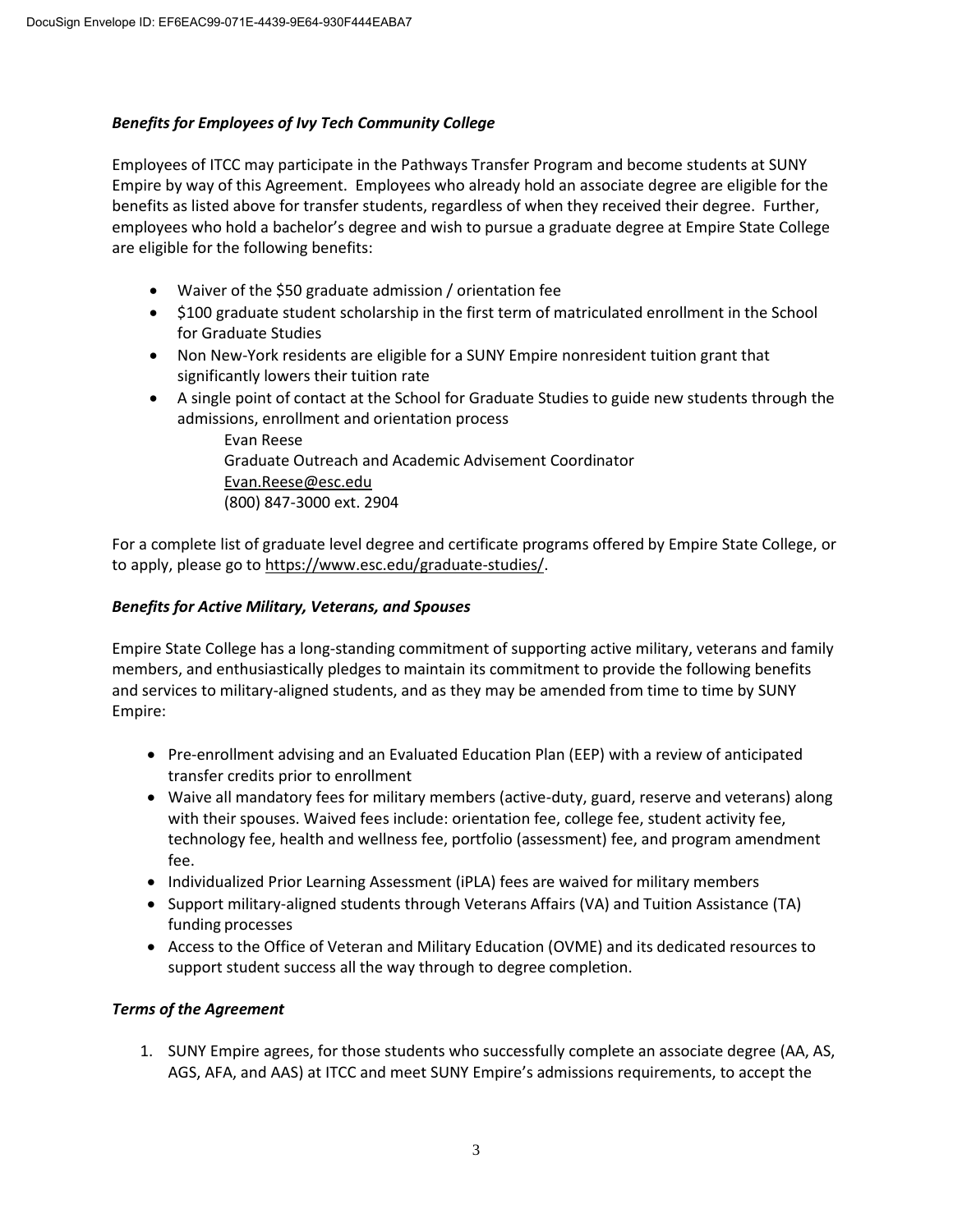entire associate degree from ITCC into a bachelor's degree program. SUNY Empire's nursing program is selective and has additional program specific admission requirements.

- 2. ITCC students have the ability to transfer up to 79 lower-division credits towards an SUNY Empire bachelor's degree, with the remaining 45 credits (of the 124 credit bachelor's degree) to be completed at the upper-division level with SUNY Empire. Upon completion of an associate degree, ITCC students, with appropriate advisement, may complete additional credits up to the 79-credit limit at ITCC.
- 3. The maximum amount of advanced standing a student may be granted at SUNY Empire is 93 total credits. This total would include lower and upper-division transcript credits, pre-evaluated credit (such as ACE, NCCRS, or SUNY Empire's Professional Learning Evaluation program), military credits, and individualized prior learning assessment, as long as those credits fit into an approved degree program. Additional details are found in the "Academic Guidelines" section of this agreement.
- 4. Both ITCC and SUNY Empire agree to give the widest possible publicity to the establishment of this agreement, such as inclusion of procedures and descriptions in catalogs, bulletins, marketing publications, and webpages. This literature should clearly specify the persons or offices to contact at each institution.
- 5. ITCC agrees to advise interested students, alumni and faculty advisors of the provisions of this agreement.
- 6. SUNY Empire will provide pre-enrollment advising and/or information sessions for prospective transfer students online and onsite as appropriate. Further, SUNY Empire will provide outreach to ITCC faculty and staff regarding SUNY Empire information and this agreement.
- 7. This agreement becomes effective when all signatures are affixed and remains in effect for three years thereafter. Matters of concern that affect this articulation agreement should be brought to the attention of the Director of Academic Development in the Office of Partnerships at SUNY Empire, and the Vice President of Academic Affairs at ITCC for discussion and amendments. The agreement may be amended or renewed by mutual agreement in writing.
- 8. Either party may terminate this agreement with thirty calendar days of advanced notice, in writing, sent via certified mail return receipt requested to:

#### *Empire State College Ivy Tech Community College*

| Dr. Brian Goodale                 | Dr. Russell Baker                   |
|-----------------------------------|-------------------------------------|
| Director of Academic Partnerships | Vice President for Academic Affairs |
| 28 Union Avenue                   | 50 W. Fall Creek Pkwy, North Drive  |
| Saratoga Springs, NY 12866        | Indianapolis, IN 46208              |

- 9. In performing its obligations under this agreement, each party shall comply with all applicable laws, rules, regulations, institutional policies, and accreditation standards.
- 10. This agreement is not exclusive to ITCC.
- 11. SUNY Empire and ITCC agree that each is acting independently of the other, that they are not a joint venture, and that neither party is an agent of the other.
- 12. Both parties acknowledge that this agreement does not create a partnership as defined by New York Partnership Law, nor is either Party acting as the agent for the other. The parties agree that each is acting independently of the other, in a cooperative collaboration.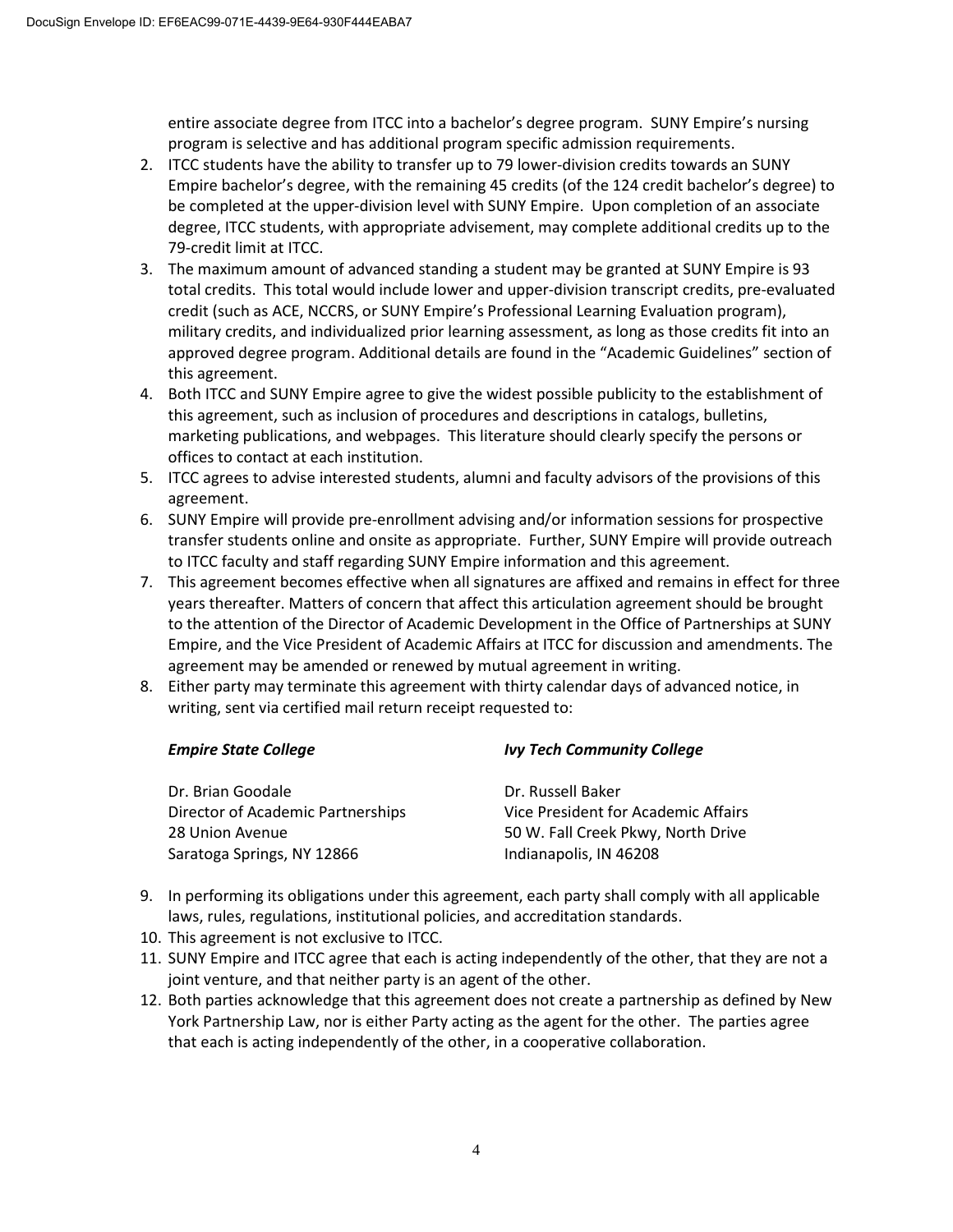13. Both colleges acknowledge the confidential nature of student information that may be exchanged between them. As such, both colleges agree that this information must be kept secure, confidential, and only disclosed for authorized purposes, pursuant to the Family Educational Rights and Privacy Act (FERPA). Student information will not be shared with third parties, and all FERPA regulations will be adhered to.

### *Guidelines of the Agreement*

- 1. ITCC students who successfully complete associate degree requirements for an AA, AS, AGS, AFA or AAS will be able to transfer to SUNY Empire all credits earned for the associate degree, including "D" grades that are part of the completed degree. If a student transfers to SUNY Empire without a completed associate degree, "D" grades are not transferable.
- 2. For a bachelor's degree at SUNY Empire, students must minimally complete 31 upper-division credits in residence towards a 124-credit bachelor's degree (see "Academic Guidelines" section for more details).
- 3. Any courses taken at ITCC beyond the associate degree will be evaluated for transfer separately from the associate degree based on SUNY Empire's advanced standing policies.
- 4. There is no time limitation on transfer credits substantiated by a transcript except in areas where that learning may become outdated, such as in computer technologies and the sciences. Such credits will be evaluated on a course-by-course basis and may not be accepted if it is crucial to the structure of a degree program or concentration.
- 5. Students will be given the opportunity to complete all requirements for the bachelor's degree in a specific degree program or closely related area of concentration. For students who have completed associate degrees that are not closely related to the desired bachelor's degree area of study, additional courses may be required to complete their degrees and, in these cases, transcripts will be evaluated on a course-by-course basis to achieve maximum transferability.
- 6. All students need to complete the application process and meet all admissions criteria before being accepted to SUNY Empire.
- 7. Students may enroll at SUNY Empire on a full-time or part-time basis.
- 8. ITCC will notify SUNY Empire of any substantive changes and/or alterations of its existing program and/or modifications related to accreditation status and/or program registration with registry agencies, if any, within 30 days of initial notification.

#### *Academic Guidelines*

At SUNY Empire, students may self-design their bachelor's degree using approved area of study guidelines and the State University of New York (SUNY) and SUNY Empire degree requirements. Students pursuing a degree at SUNY Empire through this agreement work with an assigned faculty mentor to determine the most appropriate degree for their interests and goals, and how best to apply the advanced standing transfer credits in designing their degree. Students are encouraged to complete the degree planning process as soon as possible after matriculating at SUNY Empire, however, the process must be completed before a student registers for the final 16 credits of their degree program.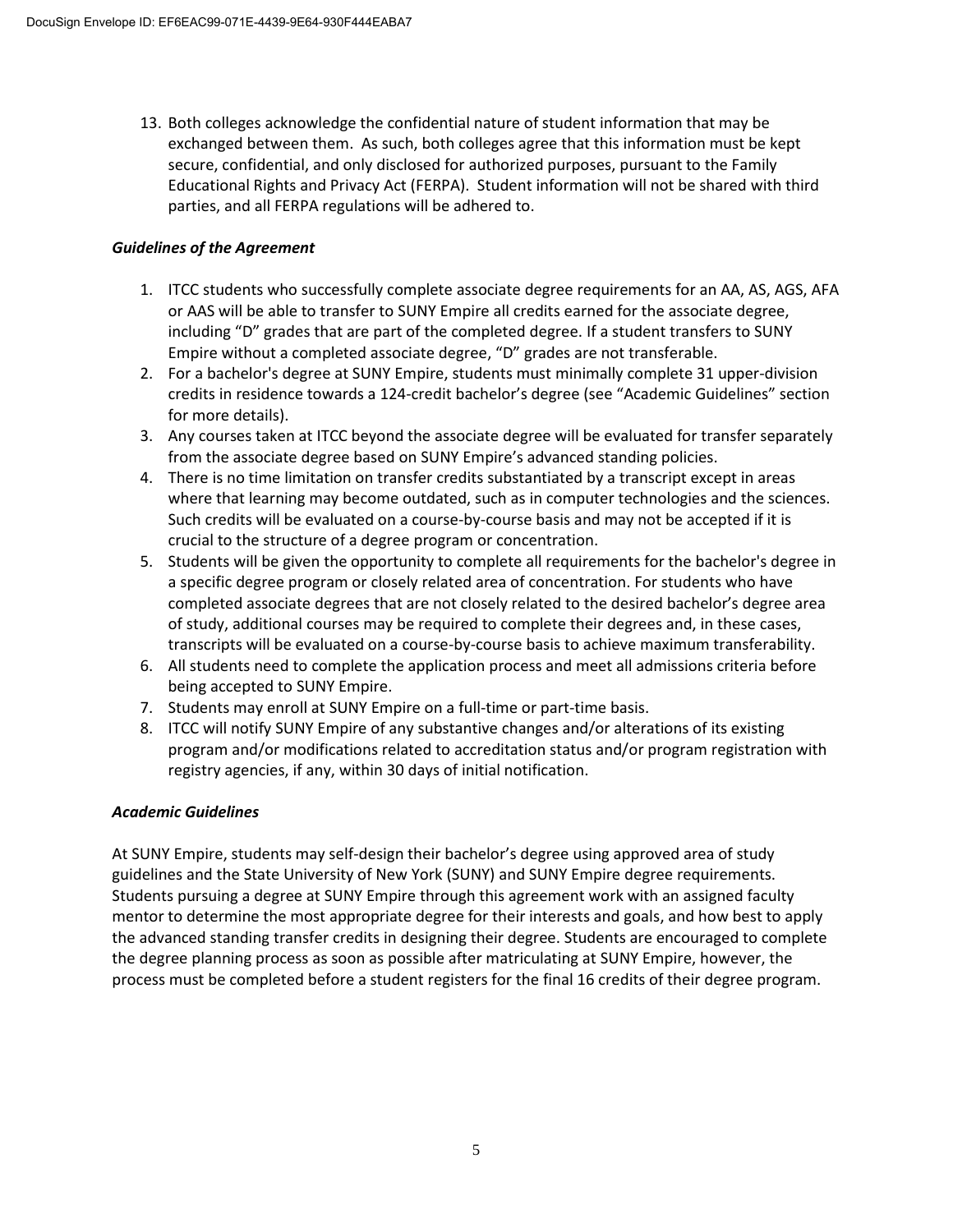| <b>Degree</b> | <b>Total</b><br><b>Credits</b> | <b>Maximum</b><br>Advanced<br><b>Standing</b><br><b>Credits</b> | <b>Minimum</b><br><b>SUNY Empire</b><br><b>Credits in</b><br><b>Residence</b> | <b>Minimum</b><br><b>Upper-Division</b><br><b>Credits</b> | <b>Minimum Upper-</b><br><b>Division Credits</b><br>in the<br>Concentration | <b>Minimum</b><br><b>Liberal Arts</b><br>and Sciences<br><b>Credits</b> |
|---------------|--------------------------------|-----------------------------------------------------------------|-------------------------------------------------------------------------------|-----------------------------------------------------------|-----------------------------------------------------------------------------|-------------------------------------------------------------------------|
| <b>B.A.</b>   | 124                            | 93                                                              | 31                                                                            | 45                                                        | 24                                                                          | 94                                                                      |
| B.S.          | 124                            | 93                                                              | 31                                                                            | 45                                                        | 24                                                                          | 62                                                                      |
| <b>B.S.N.</b> | 124                            | 93                                                              | 31                                                                            | 45                                                        | 40                                                                          | 62                                                                      |
| B.P.S         | 124                            | 93                                                              | 31                                                                            | 45                                                        | 24                                                                          | 32                                                                      |

*Table 1 Empire State College Bachelor's Degree Requirements*

- ❖ Area of Study and Concentration guidelines are used to structure the student's individualized degree program curriculum.
- ❖ To satisfy SUNY General Education requirements, every SUNY Empire bachelor's degree program must include at least 30 credits in seven general education knowledge and skill areas, as well as the areas of Mathematics and Basic Communication.
- ❖ Every SUNY Empire student must take 4-8 credits in Educational Planning.

Possible sources of additional Advanced Standing Credits:

- Individualized Prior Learning Assessment<sup>3</sup>
- Transcript credit from a regionally accredited college or university
- Standardized exams, such as CLEP or other exams<sup>4</sup>
- Military credit evaluated by the American Council on Education (ACE)
- Licenses or training evaluated by Empire State College

## *General Information*

Further information about SUNY Empire may be obtained by contacting Heidi Lazare, Outreach and Recruitment Specialist in the Office of Enrollment Management at (800) 847-3000 ext. 2848 (8:30am-5pm, Monday-Friday) or via email at Heidi.Lazare@esc.edu.

All transfer students must submit the Empire State College Application for Admission form along with an official transcript of completed course work from all colleges previously attended to the Office of Admissions, Empire State College, 111 West Avenue, Saratoga Springs, NY 12866. These forms can be found at https://www.esc.edu/admissions/.

 $\overline{a}$ <sup>3</sup> Individualized Prior Learning Assessment (iPLA) is credit awarded for verifiable college level learning acquired through work, life experience or independent study

<sup>4</sup> https://www.esc.edu/why-esc/credit-for-prior-learning/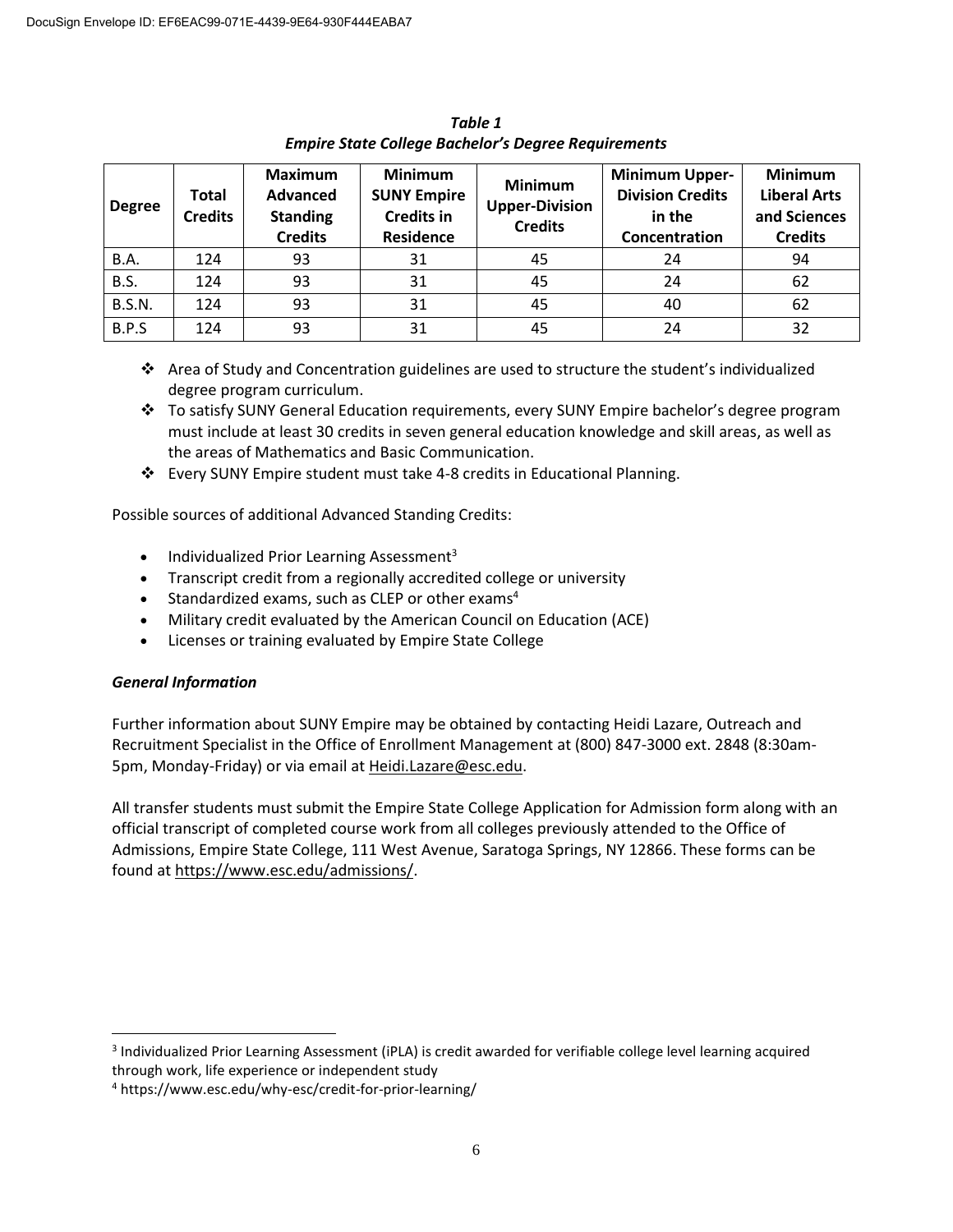#### *For Further Information*

#### **Empire State College**

Heidi Lazare Outreach and Recruitment Specialist Non-New York residents Heidi.Lazare@esc.edu (800) 847-3000 ext. 2848

Office of Veteran and Military Education (OVME) William Yaeger Military Outreach Coordinator William.Yaeger@esc.edu

**Ivy Tech Community College** Transfer questions – (888) IVY-LINE

To find the transfer advocate at any of the ITCC locations, go to www.ivytech.edu/transfer/

#### *Tuition and Fees*

To learn more about Empire State College's current SUNY tuition and fee schedule, please refer to: https://www.esc.edu/tuition-financial-aid/tuition-rates/.

Non-New York residents are eligible for an Empire State College nonresident tuition grant that significantly lowers their tuition rate.

[SIGNATURE PAGE FOLLOWS]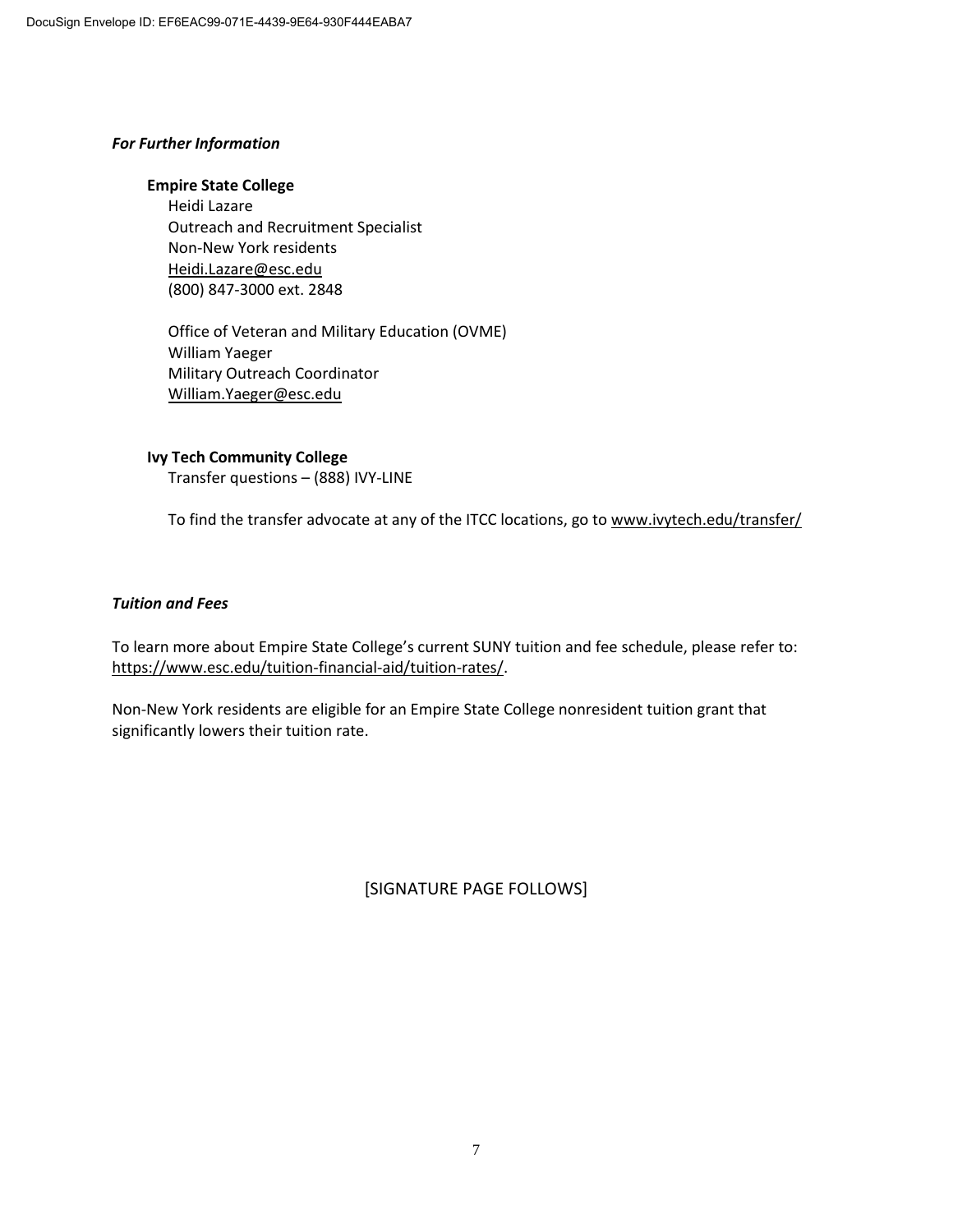# *Signatures to the Agreement*

## **EMPIRE STATE COLLEGE**

| DocuSigned by:                              |           |
|---------------------------------------------|-----------|
| Nathan Gonyea<br>$\bullet$                  | 9/26/2021 |
| 76CE720FBA724DB<br>Dr. Nathan Gonyea        | Date      |
| Officer in Charge                           |           |
|                                             |           |
| DocuSigned by:                              |           |
| Jai anold<br>$\bullet$                      | 9/23/2021 |
| 428A88B7F06B412<br>Dr. Tai Arnold           | Date      |
| Acting Provost and Executive Vice President |           |

### **IVY TECH COMMUNITY COLLEGE**

of Academic Affairs

| tara Monroe                              | 9/22/2021 |
|------------------------------------------|-----------|
| -3AA6B44C81BC455<br>Dr. Kara Monroe      | Date      |
| <b>Provost and Senior Vice President</b> |           |
| for Academic Affairs                     |           |

DocuSigned by: · Kussell DBs

Dr. Russell Baker Date Vice President for Academic Affairs

9/22/2021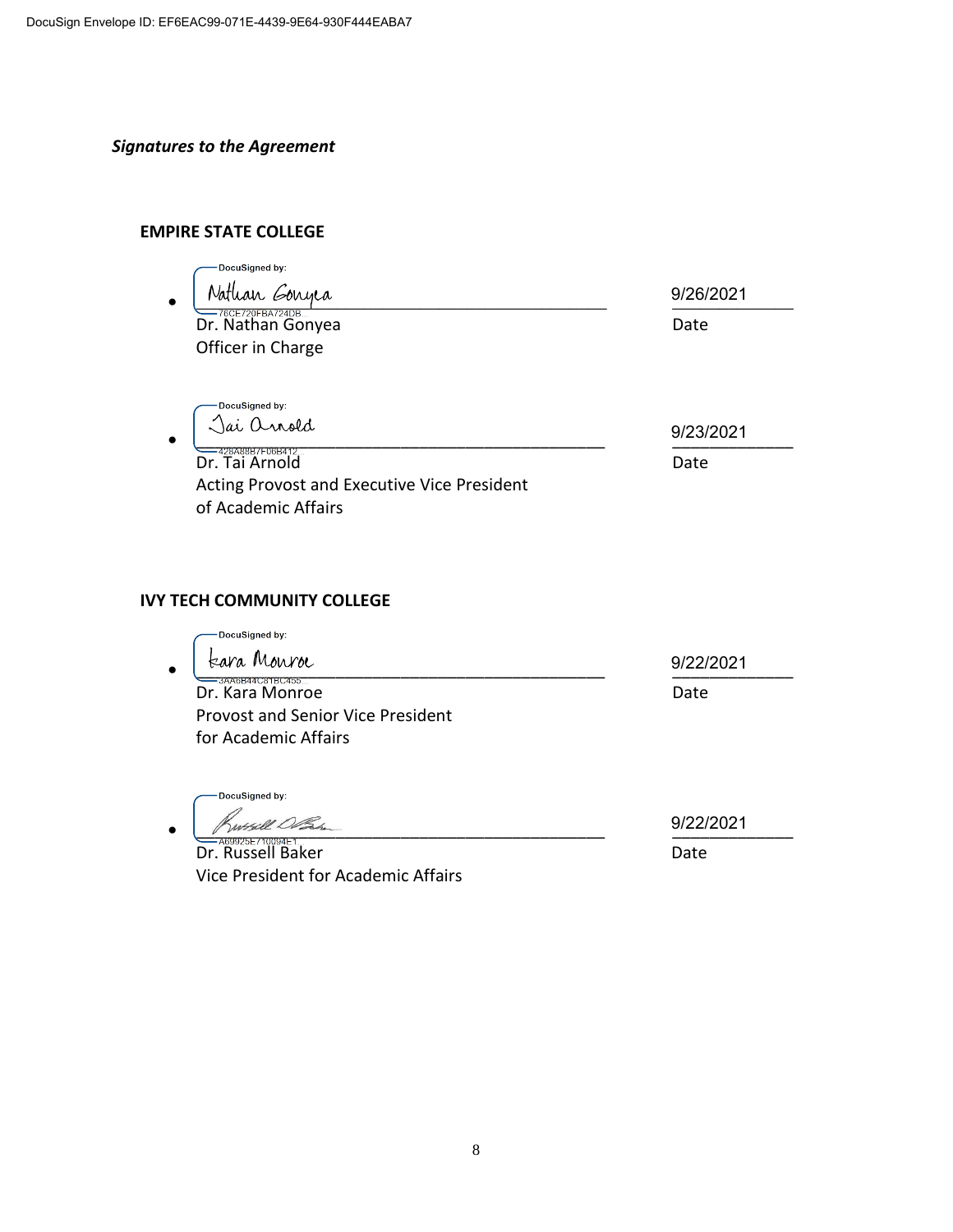# **Appendix A: SUNY Empire State College Undergraduate Degree Programs**

Empire State College offers a variety of bachelor's degree options (B.A., B.S., B.P.S.). Students may customize a program in a broad Area of Study, develop a focused concentration within an Area of Study, or select from one of the structured degree options. As of the signing of this Pathways agreement, the College offers the programs listed below. For the most current listing, please refer to the "Degrees & Programs" section of the ESC website (www.esc.edu).

Areas of Study Structured Degree Programs The Arts **Accounting (B.S.) Accounting (B.S.**) Business, Management and Economics The Addiction Studies (B.S.) Community and Human Services Allied Health (B.S.) Cultural Studies Business Administration (B.S.) Educational Studies **Human Resource Management (B.S.)** Historical Studies **Liberal Arts (B.A.)** Human Development Management (B.S.) Interdisciplinary/Multidisciplinary Studies Nursing (RN to BSN) Labor Studies **Psychology** (B.A.) Public Affairs **Security Studies (B.S.)** Security Studies (B.S.) Science, Mathematics and Technology Social Science

Many associate degree programs can transfer into several different bachelor's degree program areas, including Interdisciplinary/Multidisciplinary Studies. Empire State College faculty mentors work with each transfer student to determine which program best fits with their career goals while maximizing transfer credits. The following is a list of associate degree programs at Ivy Tech Community College and the Empire State College bachelor's degree programs that best align with them. Other bachelor's degree programs may also be an option, though additional prerequisite coursework may be needed. Any ITCC degree program not listed does not have a parallel matching program at SUNY Empire.

| <b>Ivy Tech Community College</b> | <b>SUNY Empire State College</b>                   |
|-----------------------------------|----------------------------------------------------|
| <b>Associate Degree Programs</b>  | <b>Bachelor's Degree and Area of Study Options</b> |
| Accounting                        | Accounting                                         |
| Agriculture                       | <b>Business, Management and Economics</b>          |
|                                   | Science, Mathematics and Technology                |
| Apprenticeships                   | Labor Studies                                      |
| <b>Automotive Technology</b>      | <b>Business, Management and Economics</b>          |
|                                   | Science, Mathematics and Technology                |
| <b>Biology</b>                    | Science, Mathematics and Technology                |
|                                   | <b>Biology concentration</b>                       |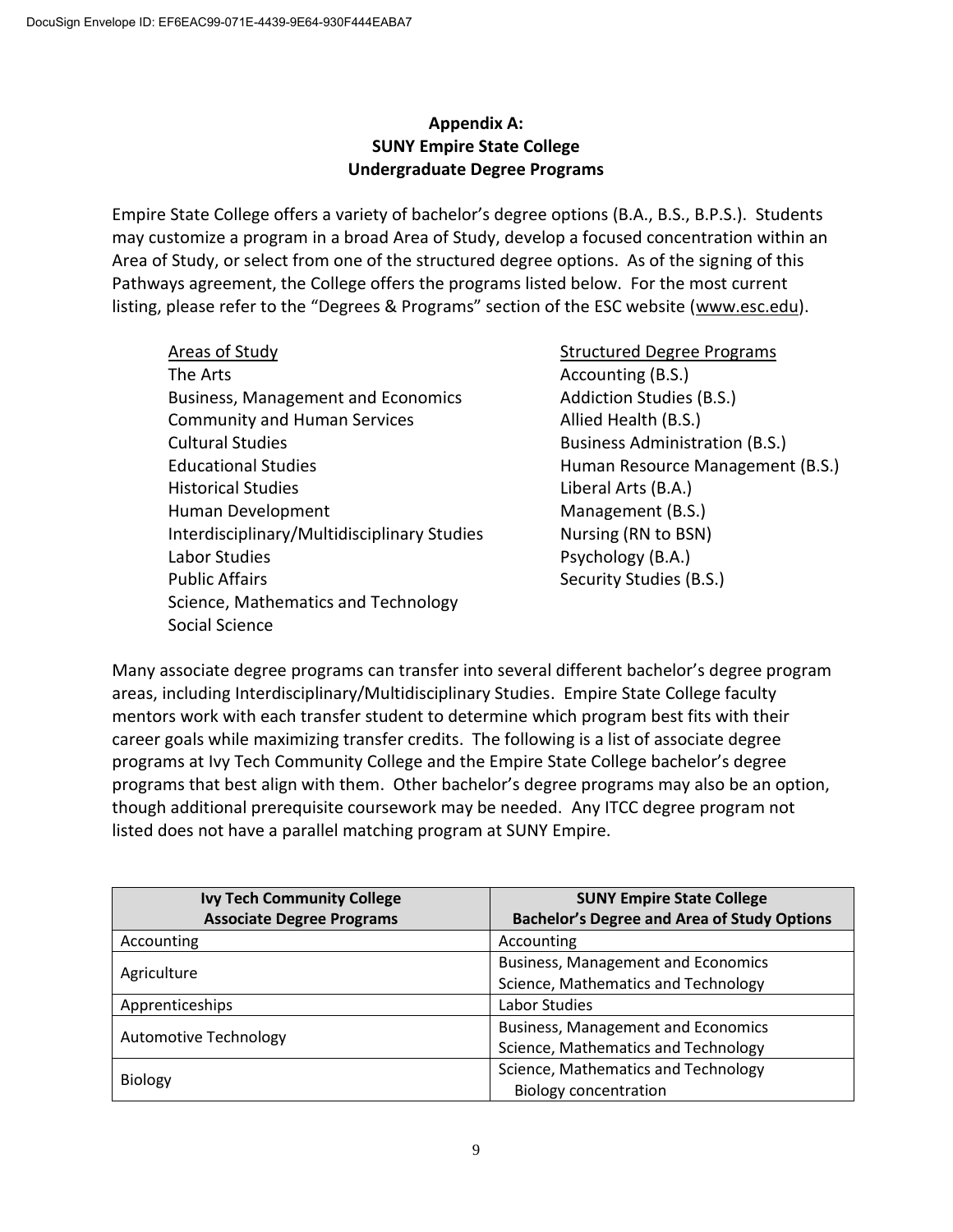| Biotechnology                                           | Science, Mathematics and Technology         |  |
|---------------------------------------------------------|---------------------------------------------|--|
|                                                         | <b>Biology concentration</b>                |  |
| <b>Building Construction Management</b>                 | <b>Business, Management and Economics</b>   |  |
| <b>Building Construction Technology</b>                 | Science, Mathematics and Technology         |  |
|                                                         | <b>Business Administration</b>              |  |
| <b>Business Administration</b>                          | Human Resource Management                   |  |
|                                                         | Management                                  |  |
|                                                         | <b>Business, Management and Economics</b>   |  |
| <b>Business Operations, Applications and Technology</b> | <b>Business, Management and Economics</b>   |  |
| Chemistry                                               | Science, Mathematics and Technology         |  |
|                                                         | Chemistry concentration                     |  |
|                                                         | Science, Mathematics and Technology         |  |
| <b>Computer Science</b>                                 | <b>Computer Science concentration</b>       |  |
|                                                         | Information Systems concentration           |  |
|                                                         | Science, Mathematics and Technology         |  |
| Computers                                               | <b>Computer Science concentration</b>       |  |
|                                                         | Information Systems concentration           |  |
|                                                         | <b>Public Affairs</b>                       |  |
| <b>Criminal Justice</b>                                 | Criminal Justice concentration              |  |
|                                                         | <b>Public Administration concentration</b>  |  |
|                                                         | <b>Security Studies</b>                     |  |
|                                                         | Science, Mathematics and Technology         |  |
| Cyber Security / Information Assurance                  | Information Systems concentration           |  |
|                                                         | <b>Security Studies</b>                     |  |
|                                                         | Science, Mathematics and Technology         |  |
| Database Management and Administration                  | <b>Computer Science concentration</b>       |  |
|                                                         | Information Systems concentration           |  |
| <b>Dental Assisting</b>                                 | <b>Allied Health</b>                        |  |
| Dental Hygiene                                          |                                             |  |
|                                                         | Arts (Digital Design)                       |  |
| Design Technology                                       | Science, Mathematics and Technology         |  |
| Diagnostice Medical Sonography                          | <b>Allied Health</b>                        |  |
|                                                         | <b>Educational Studies</b>                  |  |
| Early Childhood Education                               | Early Childhood Studies concentration       |  |
|                                                         | Children with Special Needs concentration   |  |
| Education                                               | <b>Educational Studies</b>                  |  |
| <b>Electronics &amp; Computer Technology</b>            | Science, Mathematics and Technology         |  |
|                                                         | <b>Computer Science concentration</b>       |  |
|                                                         | Information Systems concentration           |  |
| <b>Energy Technology</b>                                | Science, Mathematics and Technology         |  |
| Entrepreneurship                                        | Management                                  |  |
|                                                         | <b>Business, Management and Economics</b>   |  |
|                                                         | Science, Mathematics and Technology         |  |
| <b>Environmental Design</b>                             | <b>Environmental Science concentration</b>  |  |
| <b>Fine Arts</b>                                        | The Arts                                    |  |
| <b>General Education Transfer Core</b>                  | <b>Liberal Arts</b>                         |  |
| <b>General Studies</b>                                  | Interdisciplinary/Multidisciplinary Studies |  |
|                                                         |                                             |  |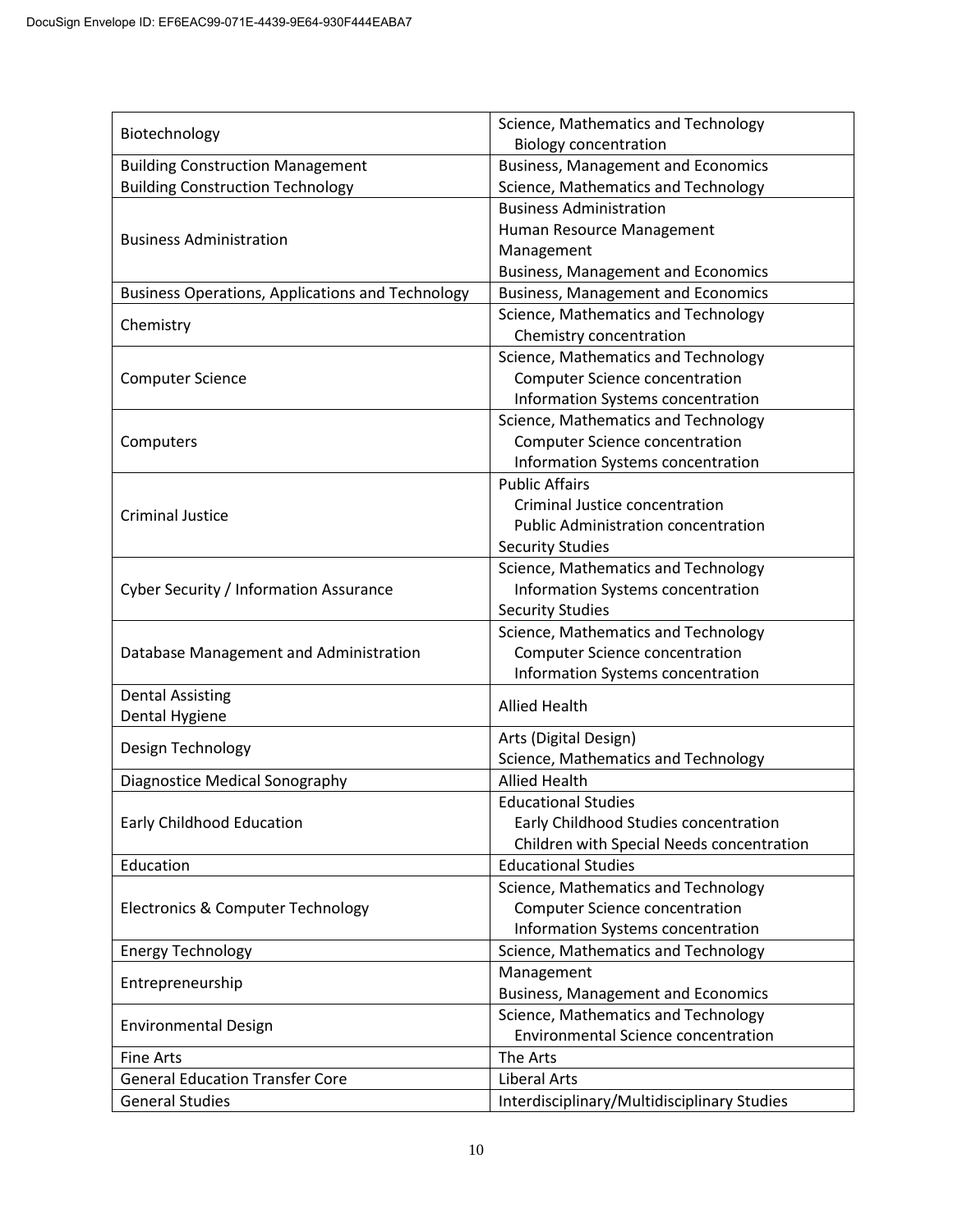|                                         | <b>Liberal Arts</b>                                          |  |
|-----------------------------------------|--------------------------------------------------------------|--|
| <b>Health Information Technology</b>    | <b>Business, Management and Economics</b>                    |  |
|                                         | Healthcare Management concentration                          |  |
| <b>Healthcare Specialist</b>            | <b>Business, Management and Economics</b>                    |  |
|                                         | Healthcare Management concentration                          |  |
| Homeland Security / Public Safety       | <b>Security Studies</b>                                      |  |
| <b>Hospitality Administration</b>       | Management                                                   |  |
|                                         | <b>Business, Management and Economics</b>                    |  |
| <b>Human Services</b>                   | <b>Addiction Studies</b>                                     |  |
|                                         | <b>Community and Human Services</b>                          |  |
| Informatics                             | Science, Mathematics and Technology                          |  |
|                                         | Information Systems concentration                            |  |
| <b>Information Technology Support</b>   | Science, Mathematics and Technology                          |  |
|                                         | Information Systems concentration                            |  |
| Kinesiology and Exercise Science        | Science, Mathematics and Technology<br><b>Public Affairs</b> |  |
|                                         | <b>Public Administration concentration</b>                   |  |
| Legal Studies                           | Public Policy concentration                                  |  |
|                                         | <b>Political Science concentration</b>                       |  |
|                                         | <b>Liberal Arts</b>                                          |  |
| <b>Liberal Arts</b>                     | Interdisciplinary/Multidisciplinary Studies                  |  |
|                                         | Many others                                                  |  |
|                                         | <b>Liberal Arts</b>                                          |  |
| Library Technical Assistant             | Science, Mathematics and Technology                          |  |
|                                         | Information Systems concentration                            |  |
|                                         | <b>Business, Management and Economics</b>                    |  |
| Manufacturing Production and Operations | Science, Mathematics and Technology                          |  |
| <b>Medical Assisting</b>                | <b>Allied Health</b>                                         |  |
| <b>Medical Imaging</b>                  | <b>Allied Health</b>                                         |  |
| <b>Medical Laboratory Technology</b>    | <b>Allied Health</b>                                         |  |
|                                         | Science, Mathematics and Technology                          |  |
| Nanotechnology                          | Physics concentration                                        |  |
| Network Infrastructure                  | Science, Mathematics and Technology                          |  |
|                                         | Information Systems concentration                            |  |
| Nursing                                 | <b>Nursing</b>                                               |  |
|                                         | <b>Public Affairs</b>                                        |  |
| <b>Paralegal Studies</b>                | <b>Public Administration concentration</b>                   |  |
|                                         | Public Policy concentration                                  |  |
|                                         | <b>Political Science concentration</b>                       |  |
| Paramedic Science                       | <b>Allied Health</b>                                         |  |
| <b>Patient Care Technology</b>          | <b>Business, Management and Economics</b>                    |  |
|                                         | Healthcare Management concentration                          |  |
| <b>Physical Therapy Assistant</b>       | <b>Allied Health</b>                                         |  |
|                                         | <b>Cultural Studies</b>                                      |  |
| <b>Professional Communication</b>       | Communication concentration                                  |  |
|                                         | Digital Communication concentration                          |  |
| Psychology                              | Psychology                                                   |  |